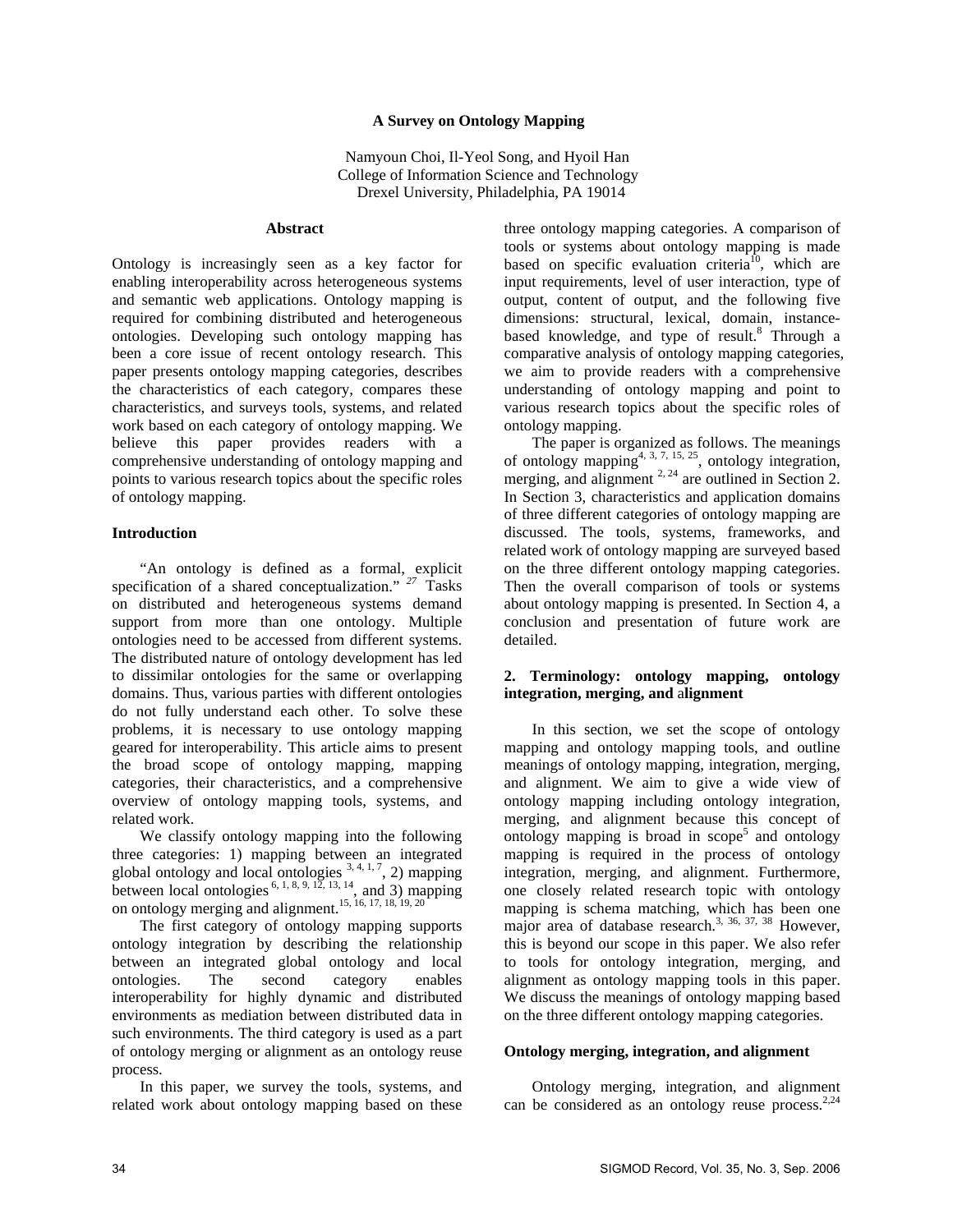Ontology merging is the process of generating a single, coherent ontology from two or more existing and different ontologies related to the same subject.<sup>26</sup> A merged single coherent ontology includes information from all source ontologies but is more or less unchanged. The original ontologies have similar or overlapping domains but they are unique and not revisions of the same ontology.<sup>2</sup>

 Ontology alignment is the task of creating links between two original ontologies. Ontology alignment is made if the sources become consistent with each other but are kept separate.<sup>15</sup> Ontology alignment is made when they usually have complementary domains.

 Ontology integration is the process of generating a single ontology in one subject from two or more existing and different ontologies in different subjects.<sup>26</sup> The different subjects of the different ontologies may be related. Some change is expected in a single integrated ontology. <sup>26</sup>

### **Ontology mapping**

 **Ontology mapping between an integrated global ontology and local ontologies.**<sup>4, 3, 7</sup> In this case, ontology mapping is used to map a concept found in one ontology into a view, or a query over other ontologies (e.g. over the global ontology in the localcentric approach, or over the local ontologies in the global-centric approach).

 **Ontology mapping between local ontologies.**25 In this case, ontology mapping is the process that transforms the source ontology entities into the target ontology entities based on semantic relation. The source and target are semantically related at a conceptual level.

**Ontology mapping in ontology merge and alignment.**<sup>15</sup> In this case, ontology mapping establishes correspondence among source (local) ontologies to be merged or aligned, and determines the set of overlapping concepts, synonyms, or unique concepts to those sources.15 This mapping identifies similarities and conflicts between the various source (local) ontologies to be merged or aligned.<sup>5</sup>

## **3. Categories of Ontology Mapping**

 In this section, ontology mapping based on the following three categories will be examined: 1) ontology mapping between an integrated global ontology and local ontologies, 2) ontology mapping between local ontologies, and 3) ontology mapping in ontology merging and alignment.

 One of the crucial differences among the three ontology mapping categories is how mapping among ontologies is constructed and maintained. Each category of ontology mapping has different characteristics (strengths and drawbacks). Ontology

mapping plays an important role in different application domains<sup>5</sup> and is the foundation of several applications.<sup>14</sup>

## **3.1 Ontology mapping between an integrated global ontology and local ontologies**

This category supports ontology integration processes. Methodological aspects of ontology integration relate to how this mapping is defined.<sup>1</sup> This mapping specifies how concepts in global and local ontologies map to each other, how they can be expressed based on queries<sup>7</sup>, and how they are typically modeled as views or queries (over the mediated schema in the local-as-view approach, or over the source schemas in the global-as-view approach). $<sup>7</sup>$ </sup>

# **3.1.1 Strengths and drawbacks**

The strengths of this mapping can also be the drawbacks of mapping between local ontologies and vice versa. In this mapping, it is easier to define mapping and find mapping rules than in mapping between local ontologies because an integrated global ontology provides a shared vocabulary and all local ontologies are related to a global ontology. It can be difficult to compare different local ontologies because no direct mappings exist between local ontologies. This mapping lacks maintainability and scalability because the change of local ontologies or the addition and removal of local ontologies could easily affect other mappings to a global ontology. This mapping requires an integrated global ontology. But there exists a practical impossibility of maintaining it in a highly dynamic environment.<sup>8</sup> This mapping cannot be made among different ontologies which have mutually inconsistent information over the same domain or over a similar view of domain because a global ontology cannot be created.

# **3.1.2 Application domains**

This mapping supports the integration of ontologies for the Semantic Web, enterprise knowledge management, and data or information integration. In the Semantic Web, an integrated global ontology extracts information from the local ones and provides a unified view through which users can query different local ontologies.<sup>7</sup> When managing multiple ontologies for enterprise knowledge management, different local ontologies (data sources) can be combined into an integrated global ontology for a query.<sup>1</sup> In an information integration system, a mediated schema is constructed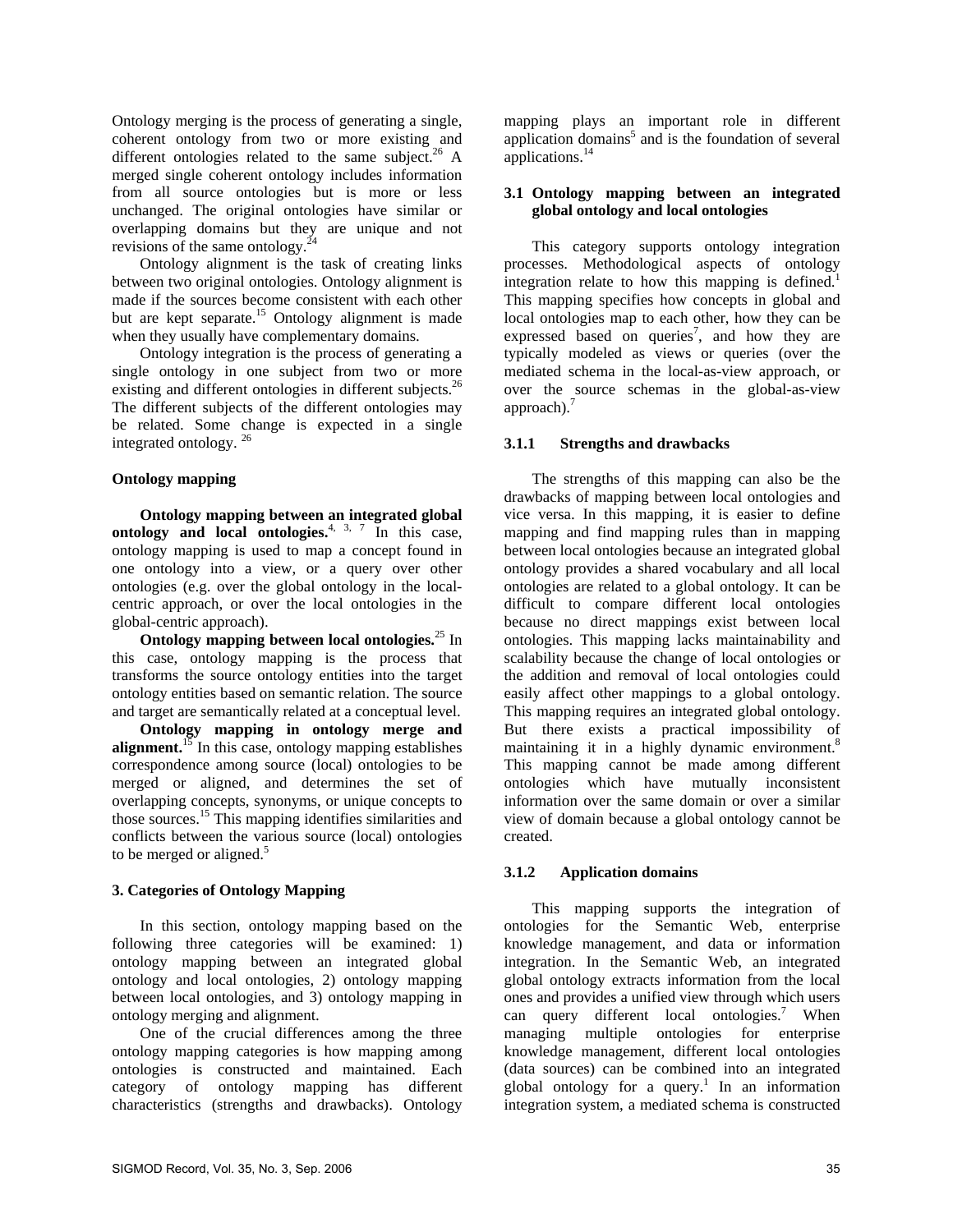for user queries. Mappings are used to describe the relationship between the mediated schema (i.e., an integrated global ontology) and local schemas.<sup>1,7,3,4</sup>

Ontology is more complicated and expressive in semantics than schema and has some differences but shares many features. $34, 35, 5$  Schema can still be viewed as an ontology with restricted relationship types.<sup>9</sup> Therefore, the mediated schema can be considered as a global ontology.3

### **3.1.3 Tools, systems, and related work**

An integrated global ontology (the logical mediated schema) is created as a view. $4,7,3$  Mappings are used to describe the relationship between the mediated schema and local schemas.

LSD<sup>3</sup> (Learning Source Description): LSD semiautomatically creates semantic mappings with a multistrategy learning approach. This approach employs multiple learner modules with base learners and the meta-learner where each module exploits a different type of information in the source schemas or data. LSD uses the following base learners: 1) The Name Learner: it matches an XML element using its tag name, 2) The Content Learner: it matches an XML element using its data value and works well on textual elements, 3) Naïve Bayes Learner: it examines the data value of the instance, and doesn't work for short or numeric fields, and 4) The XML Learner: it handles the hierarchical structure of input instances. Multi-strategy learning has two phases: training and matching. In the training phase, a small set of data sources has been manually mapped to the mediated schema and is utilized to train the base learners and the meta learner. In the matching phase, the trained learners predict mappings for new sources and match the schema of the new input source to the mediated schema. LSD also examines domain integrity constraints, user feedback, and nested structures in XML data for improving matching accuracy. LSD proposes semantic mappings with a high degree of accuracy by using the multi-strategy learning approach.

 **MOMIS**<sup>4</sup> (Mediator Environment for Multiple Information Sources): MOMIS creates a global virtual view (GVV) of information sources, independent of their location or their data's heterogeneity. MOMIS builds an ontology through five phases as follows:

- 1) Local source schema extraction by wrappers
- 2) Local source annotation with the WordNet
- 3) Common thesaurus generation: relationships of inter-schema and intra-schema knowledge about classes and attributes of the source schemas
- 4) GVV generation: A global schema and mappings between the global attributes of the global schema and source schema by using the common thesaurus and the local schemas are generated.

5) GVV annotation is generated by exploiting

 annotated local schemas and mappings between local schemas and a global schema.

MOMIS generates mappings between global attributes of the global schema and source schemas. For each global class in the global virtual view (GVV), a mapping table (MT) stores all generated mappings. MOMIS builds an ontology that more precisely represents domains and provides an easily understandable meaning to content, a way to extend previously created conceptualization by inserting a new source.

**A Framework for OIS**7 (Ontology Integration System): Mappings between an integrated global ontology and local ontologies are expressed as queries and ontology as Description Logic. Two approaches for mappings are proposed as follows: 1) concepts of the global ontology are mapped into queries over the local ontologies (global-centric approach), and 2) concepts of the local ontologies are mapped to queries over the global ontology (localcentric approach).

### **3.2 Ontology mapping between local ontologies**

This category provides interoperability for highly dynamic, open, and distributed environments and can be used for mediation between distributed data in such environments.<sup>12</sup> This mapping is more appropriate and flexible for scaling up to the Web than mappings between an integrated global ontology and local ontologies.<sup>12</sup>

## **3.2.1 Strengths and drawbacks**

This mapping enables ontologies to be contextualized because it keeps its content local.<sup>6</sup> It can provide interoperability between local ontologies when different local ontologies cannot be integrated or merged because of mutual inconsistency of their information. $6,1$  It is useful for highly dynamic, open, and distributed environments<sup>6</sup> and also avoids the complexity and overheads of integrating multiple sources.<sup>1</sup> Compared to mapping between an integrated ontology and local ontologies, this category mapping has more maintainability and scalability because the changes (adding, updating, or removing) of local ontology could be done locally without regard to other mappings. Finding mappings between local ontologies may not be easier than between an integrated ontology and local ontologies because of the lack of common vocabularies.

## **3.2.2 Application domains**

The primary application domains of this mapping are the Web or the Semantic Web because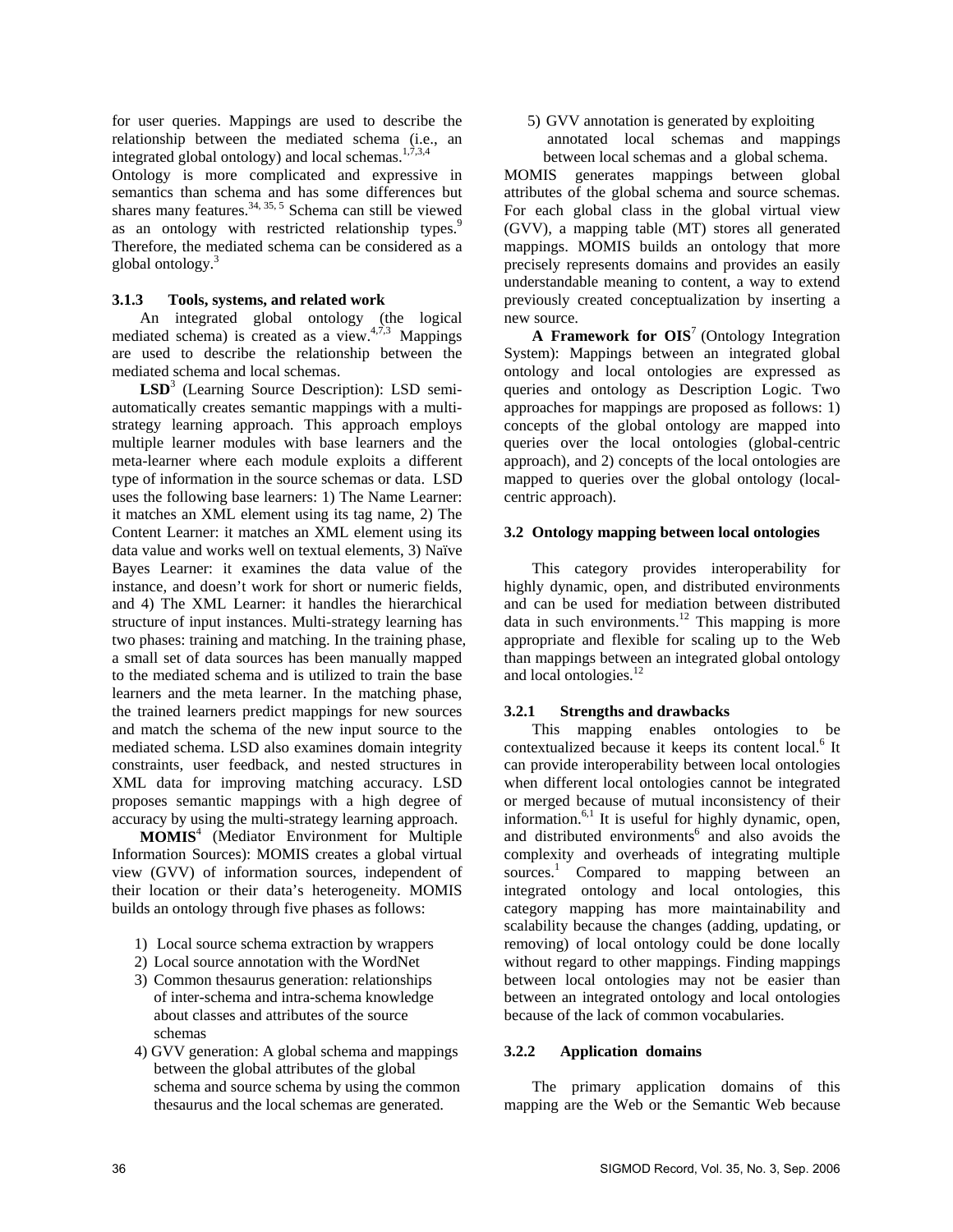of their de-centralized nature. When there is no central mediated global ontology and coordination has to be made using ontologies, then mappings between local ontologies are necessary for agents to interoperate.<sup>14</sup> In distributed knowledge management systems, when building an integrated view is not required or multiple ontologies cannot be integrated or merged because of mutual inconsistency of the information sources, this category of mapping is required between local ontologies.1,6

#### **3.2.3 Tools, systems, and related work**

**Context OWL<sup>6</sup>** (Contextualizing Ontologies): OWL syntax and semantics are extended. Ontologies cannot be integrated or merged as a single ontology if two ontologies contain mutually inconsistent concepts. However, those two ontologies can be mapped using bridge rules which are the basic notion about the definition of context mappings.<sup>6</sup> A mapping between two ontologies is a set of bridge rules using ⊇, ⊆, ≡, ∗ (related), and  $\perp$  (unrelated).

**CTXMATCH<sup>8</sup>**: CTXMATCH is an algorithm for discovering semantic mappings across hierarchical classifications (HCs) using logical deduction. CTXMATCH takes two inputs H, and H1 in HCs, and for each pair of concepts  $k \in H$ ,  $k1 \in H1$  (a node with relevant knowledge including meaning in Hierarchical classifications), returns their semantic relation ( $\supseteq$ ,  $\subseteq$ ,  $\equiv$ , •, and  $\perp$ ). For example, k is more general than k1 (k  $\supseteq$ k1), k is less general than k1 ( $k \subseteq k1$ ), k is equivalent to k1 (k  $\equiv$  k1), k is compatible with k1 (k  $*$  k1), and k is incompatible with k1 ( $k \perp k1$ ).

 The contribution of the CTXMTCH is that mappings can be assigned a clearly defined modeltheoretic semantics and that structural, lexical, and domain knowledge are considered.

GLUE<sup>9</sup>: : GLUE semi-automatically creates ontology mapping using machine learning techniques. GLUE consists of Distribution Estimator, Similarity Estimator, and Relaxation Labeler. GLUE finds the most similar concepts between two ontologies and calculates the joint probability distribution of the concept using a multi-strategy learning approach for similarity measurement. GLUE gives a choice to users for several practical similarity measures. GLUE has a total of three learners: Content Learner, Name Learner, and Meta Learner. Content and Name Learners are two base learners, while Meta Learner combines the two base learners' prediction. The Content Learner exploits the frequencies of words in content of an instance (concatenation of attributes of an instance) and uses the Naïve Bayes' theorem. The Name Learner uses the full name of the input instance. The Meta-Learner combines the predictions of base learners and assigns weights to base learners based on how much it trusts that learner's

predictions. In GLUE, Relaxation Labeling takes a similarity matrix and reaches for the mapping (best label assignment between nodes (concepts)). This mapping configuration is the output of GLUE.

 **MAFRA**12 (Ontology **MA**apping **FRA**mework for distributed ontologies in the Semantic Web): MAFRA provides a distributed mapping process that consists of five horizontal and four vertical modules.<sup>12</sup> Five horizontal modules are as follows:

- 1) Lift & Normalization: It deals with language and lexical heterogeneity between source and target ontology.
- 2) Similarity Discovery: It finds out and establishes similarities between source ontology entities and target ontology entities.
- 3) Semantic Bridging: It defines mapping for transforming source instances into the most similar target instances.
- 4) Execution: It transforms instances from the source ontology into target ontology according to the semantic bridges.
- 5) Post-processing: It takes the result of the execution module to check and improve the quality of the transformation results.

Four vertical modules are as follows:

- 1) Evolution: It maintains semantic bridges in synchrony with the changes in the source and target ontologies.
- 2) Cooperative Consensus Building: It is responsible for establishing a consensus on semantic bridges between two parties in the mapping process.
- 3) Domain Constraints and Background Knowledge: It improves similarity measure and semantic bridge by using WordNet or domain-specific thesauri.
- 4) Graphical User Interface (GUI): Human intervention for better mapping.

MAFRA maps between entities in two different ontologies using a semantic bridge, which consists of concept and property bridges. The concept bridge translates source instances into target ones. The property bridge transforms source instance properties into target instance properties.

 **LOM**21 (Lexicon-based Ontology Mapping): LOM finds the morphism between vocabularies in order to reduce human labor in ontology mapping using four methods: whole term, word constituent, synset, and type matching. LOM does not guarantee accuracy or correctness in mappings and has limitations in dealing with abstract symbols or codes in chemistry, mathematics, or medicine.

 **QOM**22 (Quick Ontology Mapping): QOM is a efficient method for identifying mappings between two ontologies because it has lower run-time complexity. In order to lower run-time complexity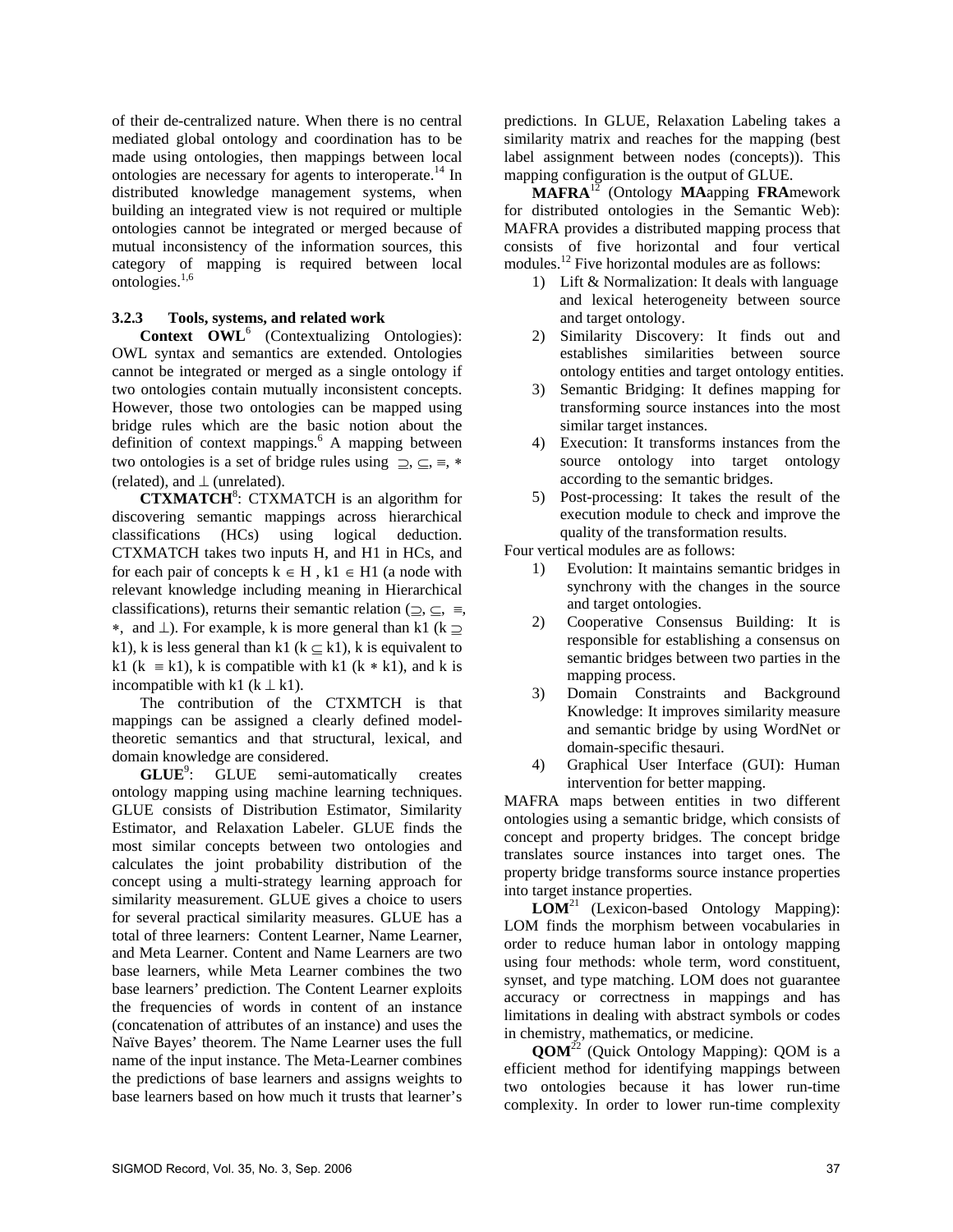QOM uses a dynamic programming approach.<sup>33</sup> A dynamic programming approach has data structures which investigate the candidate mappings, classify the candidate mappings into promising and less promising pairs, and discard some of them entirely to gain efficiency. It allows for the ad-hoc mapping of largesize, light-weight ontologies.

 **ONION**<sup>13</sup> (**ON**tology composit**ION** system): ONION resolves terminological heterogeneity in ontologies and produces articulation rules for mappings. The linguistic matcher identifies all possible pairs of terms in ontologies and assigns a similarity score to each pair. If the similarity score is above the threshold, then the match is accepted and an articulation rule is generated. After the matches generated by a linguistic matcher are available, a structure-based matcher looks for further matches. An inference-based matcher generates matches based on rules available with ontologies or any seed rules provided by experts. Multiple iterations are required for generating semantic matches between ontologies. A human expert chooses, deletes, or modifies suggested matches using a GUI tool. A linguistic matcher fails when semantics should be considered.

**OKMS**<sup>1</sup> (Ontology-based knowledge management system): OKMS is an ontology-based knowledge management system. In OKMS, mapping is used for combining distributed and heterogeneous ontologies. When two different departments deal with the same business objects, their ontologies for their systems do not match because they approach the domain from different perspective. When they want to include information from other departments in their knowledge management system, the information must be transformed (i.e., reclassified). This can be accomplished through a mapping between local ontologies. The five-step ontology-mapping process<sup>12</sup> is used in the OKMS. The five-step ontology mapping process is as follows: 1) Lift and normalization: If source information is not ontology-based, it will be transformed to the ontology level by a wrapper. 2) Similarity extraction: The similarity extraction phase creates a similarity matrix, which represents the similarities between concepts and instances in ontologies being mapped. 3) Semantic mapping: This step produces the mappings that define how to transform source-ontology instances into targetontology instances. 4) Execution: Execute mappings. 5) Post-processing: It improves the results of the execution phase.

**OMEN**31 (Ontology Mapping Enhancer): OMEN is a probabilistic ontology mapping tool which enhances the quality of existing ontology mappings using a Bayesian Net. The Bayesian Net uses a set of metarules that represent how much each ontology mapping affects other related mappings based on ontology

structure and the semantics of ontology relations. Existing mappings between two concepts can be used for inferring other mappings between related concepts.

**P2P ontology mapping**<sup>32</sup>: This work<sup>32</sup> proposes the framework which allows agents to interact with other agents efficiently based on the dynamic mapping of only the portion of ontologies relevant to the interaction. The framework executes three steps: 1) Generates the hypotheses. 2) Filters the hypotheses. 3) Selects the best hypothesis.

# **3.3 Ontology mapping (matching) in ontology merging and alignment**

This category allows a single coherent merged ontology to be created through an ontology merging process. It also creates links between local ontologies while they remain separate during the ontology alignment process. Mappings do not exist between a single coherent merged ontology and local ontologies, but rather between local ontologies to be merged or aligned. Defining a mapping between local ontologies to be merged or aligned is the first step in the ontology merging or alignment process. This mapping identifies similarities and conflicts between local ontologies to be merged or aligned.

# **3.3.1 Strength and drawbacks**

This mapping applies to ontologies over the same or overlapping domain. Finding mapping is a part of other applications such as ontology merging or alignment. This might be fairly obvious and more interesting in a large ontology. $14,11$ 

# **3.3.2 Application domains**

The growing usage of ontologies or the distributed nature of ontology development has led to a large number of ontologies which have the same or overlapping domains.<sup>15,17</sup> These should be merged or aligned to be reused.<sup>15</sup> Many applications such as standard search, e-commerce, government intelligence, medicine, etc., have large-scale ontologies and require the reuse of ontology merging processes.<sup>11</sup>

# **3.3.3 Tools, systems, and related work**

**SMART**<sup>18</sup>: SMART is a semi-automatic ontology merging and alignment tool. It looks for linguistically similar class names through class-name matches, creates a list of initial linguistic similarity (synonym, shared substring, common suffix, and common prefix) based on class-name similarity,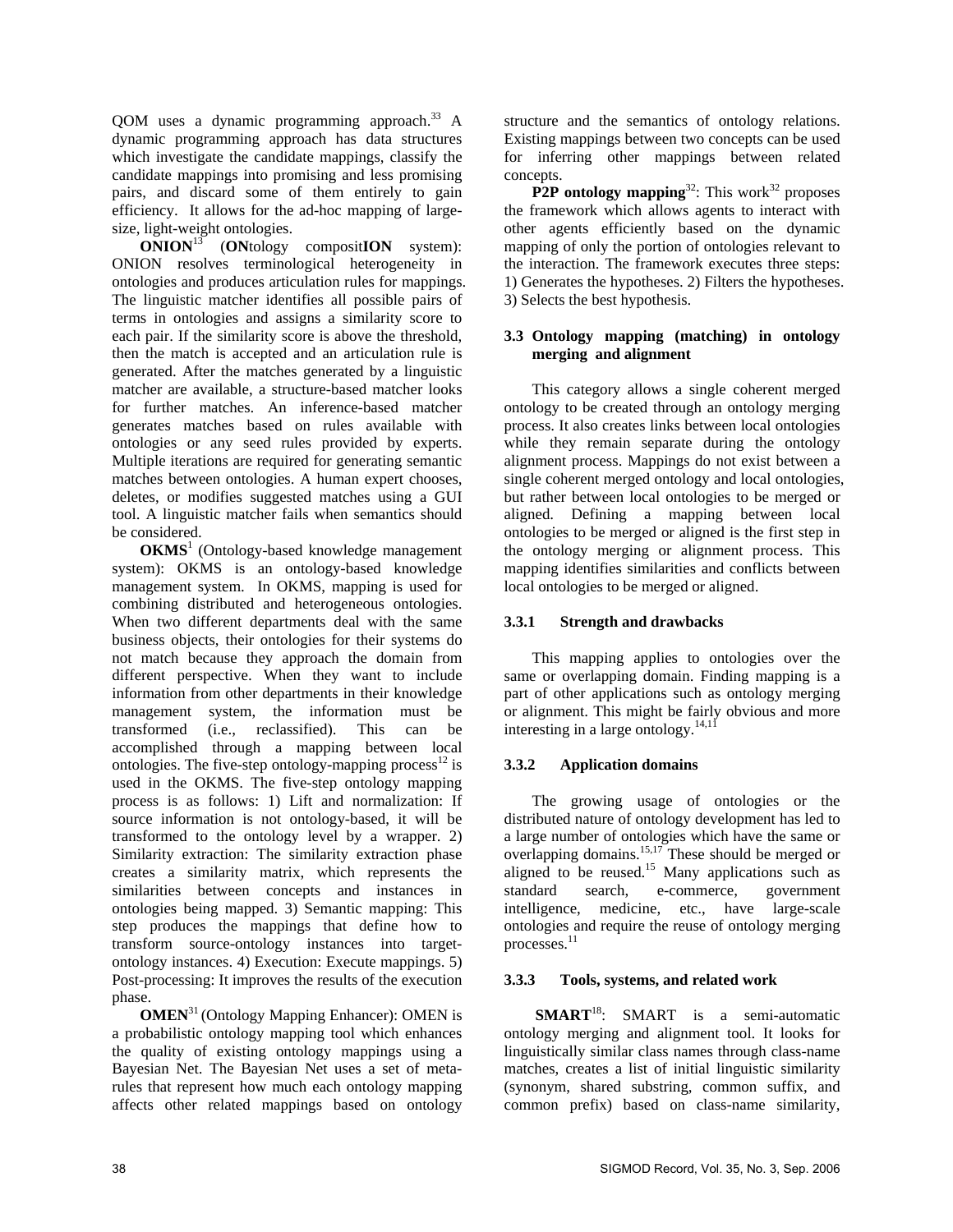studies the structures of relation in merged concepts, and matches slot names and slot value types. It makes suggestions for users, checks for conflicts, and provides solutions to these conflicts.

**PROMPT**<sup>15</sup>: PROMPT is a semi-automatic ontology merging and alignment tool. It begins with the linguistic-similarity matches for the initial comparison, but generates a list of suggestions for the user based on linguistic and structural knowledge and then points the user to possible effects of these changes.

**OntoMorph**<sup>16</sup>: OntoMorph provides a powerful rule language for specifying mappings, and facilitates ontology merging and the rapid generation of knowledge-base translators. It combines two powerful mechanisms for knowledge-base transformations such as syntactic rewriting and semantic rewriting. Syntactic rewriting is done through pattern-directed rewrite rules for sentence-level transformation based on pattern matching. Semantic rewriting is done through semantic models and logical inference.<br>HICAL<sup>19</sup> (Hierarchica

(Hierarchical Concept Alignment system): HICAL provides concept hierarchy management for ontology merging/alignment (one concept hierarchy is aligned with another concept in another concept hierarchy), uses a machine-learning method for aligning multiple concept hierarchies, and exploits the data instances in the overlap between the two taxonomies to infer mappings. It uses hierarchies for categorization and syntactical information, not similarity between words, so that it is capable of categorizing different words under the same concept.

**Anchor-PROMPT**20: Anchor-PROMPT takes a set of anchors (pairs of related terms) from the source ontologies and traverses the paths between the anchors in the source ontologies. It compares the terms along these paths to identify similar terms and generates a set of new pairs of semantically similar terms.

**CMS**23 (CROSI Mapping System): CMS is an ontology alignment system. It is a structure matching system on the rich semantics of the OWL constructs. Its modular architecture allows the system to consult external linguistic resources and consists of feature generation, feature selection, multi-strategy similarity aggregator, and similarity evaluator.

**FCA-Merge**<sup>17</sup>: FCA-Merge is a method for ontology merging based on Ganter and Wille's formal concept analysis<sup>28</sup>, lattice exploration, and instances of ontologies to be merged. The overall process of ontology merging consists of three steps: 1) instance extraction and generation of the formal context for each ontology, 2) the computation of the pruned concept lattice by algorithm  $TITANIC<sup>29</sup>$ , and 3) the nonautomatic generation of the merged ontology with human interaction based on the concept lattice.

**CHIMAERA**30: CHIMAERA is an interactive ontology merging tool based on the Ontolingual

ontology editor. It makes users affect merging process at any point during merge process, analyzes ontologies to be merged, and if linguistic matches are found, the merge is processed automatically, otherwise, further action can be made by the use. It uses subclass and super class relationship.

## **3.4 A Comparison of ontology mapping tools or systems**

A specific unified framework does not exist for  $comparison$  of ontology mapping tools<sup>2</sup>, nor may direct comparison of ontology mapping tools be possible.10 But a set of evaluation criteria to compare ontology mapping tools is proposed $10$  and some of systems about ontology mapping are compared.<sup>8</sup> See Table 1 for a summary of ontology mapping tools.

# **4. Conclusion**

This paper has presented a broad scope of ontology mapping, mapping categories and characteristics, and surveyed ontology mapping tools, systems, and related work based on ontology mapping categories as follows: a mapping between an integrated global ontology and local ontologies, a mapping between local ontologies, and a mapping on ontology merging and alignment. The different roles of these three ontology mapping categories were also identified. Techniques for a mapping between local ontologies have not been widely used for a mapping between a global ontology and local ontologies for two reasons. First, mapping between a global ontology and local ontolgies is done in the process of ontology integration or when a global ontology exists.<sup>3, 4, 7</sup> Second, some techniques for a mapping between local ontolgies are aimed at distributed ontologies on the Semantic Web, ontologies which have mutually inconsistent concepts or requirements of a more dynamic or flexible form of mapping.<sup>1, 6, 8, 9,</sup> 12, 22, 32

 Further research is needed to improve methods of constructing an integrated global ontology, utilizing the mapping techniques for local ontologies in order to map between an integrated global ontology and local ontologies. In addition, research about the usage or roles of ontology mapping in different application domains should be performed. Research aimed at developing sufficiently applicable mapping techniques between local ontologies for the same or overlapping domain will improve ontology merge and alignment processes. In order to find an accurate ontology mapping, accurate similarity measurements between source ontology entities and target ontology entities should be considered. Techniques for complex ontology mappings between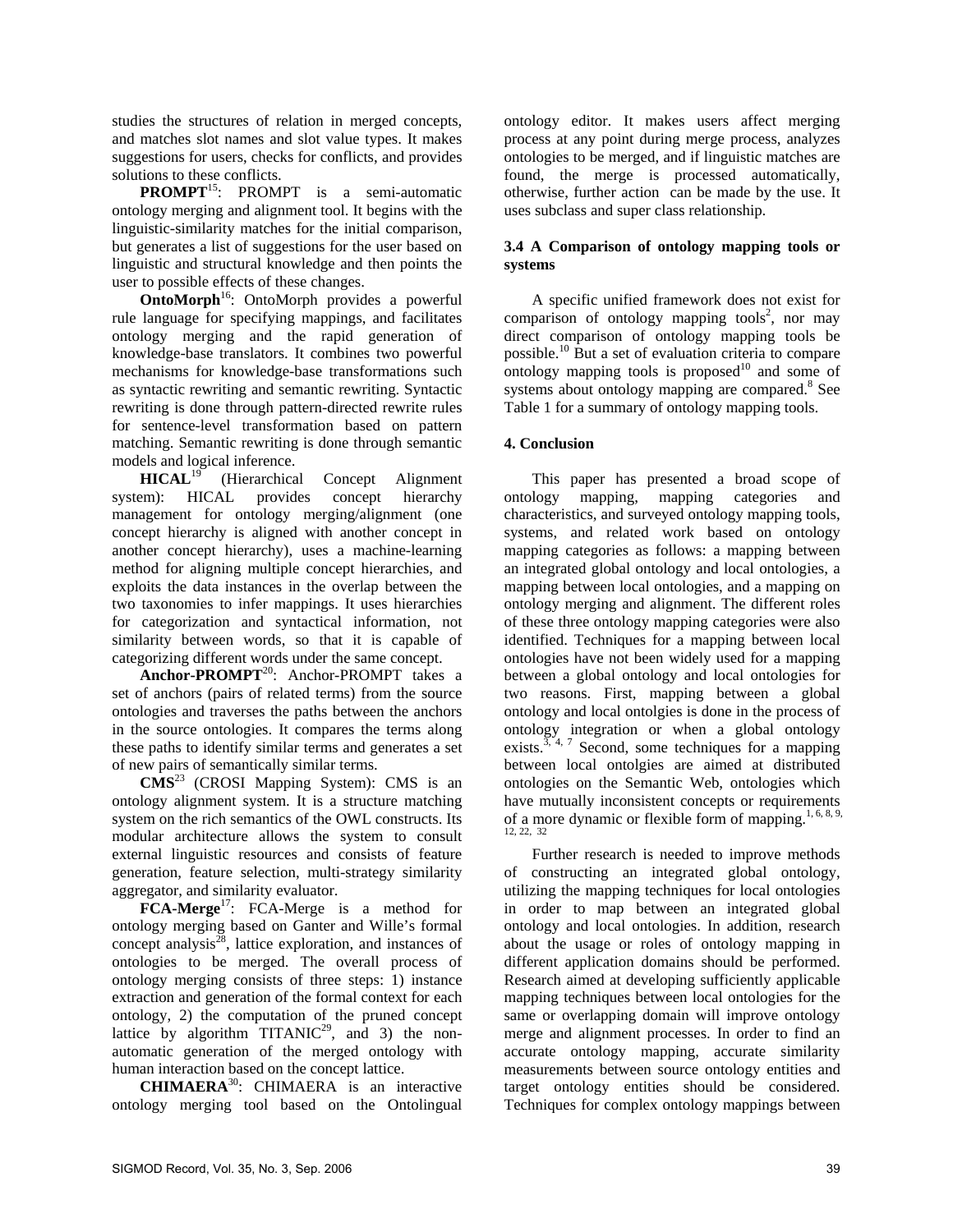ontologies and discovering more constraints in ontologies should be also investigated.

|                                  | <b>MOMIS</b>                                                                                                                               | <b>LSD</b>                                                                                               | <b>CTXMATCH</b>                             | <b>GLUE</b>                                                                                                                                                    | <b>MAFRA</b>                                                                                                                              | <b>LOM</b>                                                                                   | <b>ONION</b>                                                                                                     | <b>PROM</b><br>PT                                                                       | FCA-Merge                                                                                                                            |
|----------------------------------|--------------------------------------------------------------------------------------------------------------------------------------------|----------------------------------------------------------------------------------------------------------|---------------------------------------------|----------------------------------------------------------------------------------------------------------------------------------------------------------------|-------------------------------------------------------------------------------------------------------------------------------------------|----------------------------------------------------------------------------------------------|------------------------------------------------------------------------------------------------------------------|-----------------------------------------------------------------------------------------|--------------------------------------------------------------------------------------------------------------------------------------|
| Input                            | Data model                                                                                                                                 | Source<br>schemas $\&$<br>their<br>instances                                                             | Concepts in<br>concept<br>hierarchy         | Two<br>taxonomies<br>with their data<br>instances in<br>ontologies                                                                                             | Two ontologies                                                                                                                            | Two lists<br>of terms<br>from two<br>ontologies                                              | Terms in<br>two<br>ontologies                                                                                    | Two<br>input<br>ontolog<br>ies                                                          | Two input<br>ontologies<br>and a set of<br>documents<br>of concepts<br>in ontologies                                                 |
| Output                           | An integrated<br>global ontology<br>(GVV)                                                                                                  | pairs of<br>related terms<br>between a<br>global and<br>local schema                                     | Semantic<br>relation<br>between<br>concepts | A set of pairs<br>of similar<br>concepts                                                                                                                       | Mappings of<br>two ontologies<br>by the Semantic<br>bridge ontology                                                                       | A list of<br>matched pairs<br>of terms with<br>score<br>ranking<br>similarity                | Sets of<br>Articulation<br>rules<br>between<br>two<br>ontologies                                                 | A<br>merged<br>ontology                                                                 | A merged<br>ontology                                                                                                                 |
| User interaction                 | The designer<br>involves in<br>schema<br>annotation &<br>sets a threshold<br>for integration<br>clusters for<br>generating a<br><b>GVV</b> | The user<br>provides<br>mappings for<br>training<br>source &<br>feedback on<br>the proposed<br>mappings. | No<br>(CTXMATCH<br>is an<br>algorithm.)     | User-defined<br>mappings for<br>training data,<br>similarity<br>measure, setting<br>up the learner<br>weight, and<br>analyzing<br>system's match<br>suggestion | The domain<br>expert interface<br>with the<br>similarity and<br>semantic<br>bridging<br>modules and it<br>has graphical<br>user interface | It requires<br>human<br>validation at<br>the end of the<br>process.                          | A human<br>expert<br>chooses or<br>deletes or<br>modifies<br>suggested<br>matches<br>using a<br><b>GUI</b> tools | The user<br>accepts,<br>Rejects<br>, or<br>adjusts<br>system'<br>S.<br>suggest<br>ions. | Generating a<br>merged<br>ontology<br>requires<br>human<br>interaction<br>of<br>the domain<br>expert with<br>background<br>knowledge |
| Mapping strategy<br>or algorithm | Name equality:<br>Synonyms<br>hyponyms<br>Matching of<br>clustering                                                                        | Multi-strategy<br>Learning<br>approach:<br>(machine<br>Learning<br>technique)                            | Logical<br>deduction                        | Multi-strategy<br>learning<br>approach:<br>(machine<br>learning<br>technique)                                                                                  | Semantic<br>bridge                                                                                                                        | Lexical<br>similarity<br>whole term,<br>word<br>constituent,<br>synset, and<br>type matching | Linguistic<br>matcher.<br>Structure-<br>inference-<br>based<br>heuristics                                        | Heurist<br>ic-<br>based<br>analyze<br>r                                                 | Linguistic<br>analysis &<br><b>TITANIC</b><br>algorithm for<br>computation<br>for pruned<br>concept<br>lattice                       |
| Structured<br>knowledge          | Yes                                                                                                                                        | N <sub>o</sub>                                                                                           | Yes                                         | N <sub>o</sub>                                                                                                                                                 | Yes                                                                                                                                       | No                                                                                           | Yes                                                                                                              | Yes                                                                                     | Yes                                                                                                                                  |
| Instance-based<br>knowledge      | No                                                                                                                                         | Yes                                                                                                      | N <sub>o</sub>                              | Yes                                                                                                                                                            | Yes                                                                                                                                       | No                                                                                           | No                                                                                                               | N <sub>o</sub>                                                                          | Yes                                                                                                                                  |
| Lexical knowledge                | Yes                                                                                                                                        | Yes                                                                                                      | Yes                                         | Yes                                                                                                                                                            | Yes                                                                                                                                       | Yes                                                                                          | Yes                                                                                                              | Yes                                                                                     | Yes                                                                                                                                  |
| domain knowledge                 | N <sub>o</sub>                                                                                                                             | Yes                                                                                                      | Yes                                         | Yes                                                                                                                                                            | Yes                                                                                                                                       | No                                                                                           | Yes                                                                                                              | N <sub>o</sub>                                                                          | Yes                                                                                                                                  |

Table 1 A summary of ontology mapping tools

#### **5. References**

1. Alexander Maedche, Boris Motik, Ljiljana Stojanovic, Rudi Studer, and Raphael Volz, "*Ontologies for* 

*Enterprise Knowledge Management*", IEEE Intelligent Systems, 2003.

2. Yannis Kalfoglou, Marco Schorelmmer, *"Ontology Mapping: The State of the Art"*, The Knowledge Engineering Review, Vol. 18:1, 1-31, 2003.

3. AnHai Doan, Pedro Domingos, Alon Halevy,

"*Learning to Match the Schemas of Data Sources: A* 

*Multistrategy Approach",* Machine Learning, 50 (3): 279- 301, March 2003.

4. Domenico Beneventano, Sonia Bergamaschi**,**  Francesco Guerra, Maurizio, "*Synthesizing an* 

*Integrated Ontology",* IEEE Internet Computing, September • October 2003.

5. Xiaomeng Su, "*Semantic Enrichment for Ontology Mapping"* PhD thesis Dept. of Computer and Information

Science, Norwegian University of Science and Technology.

6. Paolo Bouquet, Fausto Giunchiglia, Frank van

Harmelen, Luciano Serafini, Heiner Stuckenschmidt, "*C-OWL: Contextualizing Ontologies*", ISWC 2003, LNCS 2870, pp.164-179, 2003.

7. Calvanese, D, De Giacomo, G and Lenzerini, M, 2001a, "*A Framework for Ontology Integration*" Proceedings of the 1st International Semantic Web Working Symposium (SWWS) 303–317.

8. Paolo Bouquet, Luciano Serafini, Stefano Zanobini, "*Semantic Coordination: A New Approach and an Application"*, ISWC 2003, LNCS 2870, pp.130-145, 2003.

9. AnHai Doan, Jayant Madhavan, Pedro Domingos, Alon Halevy, "*Learning to Map between Ontologies on the Semantic Web*", VLDB Journal, Special Issue on the Semantic Web, 2003.

10. N. F. Noy and M.A. Musen, "*Evaluating Ontology*